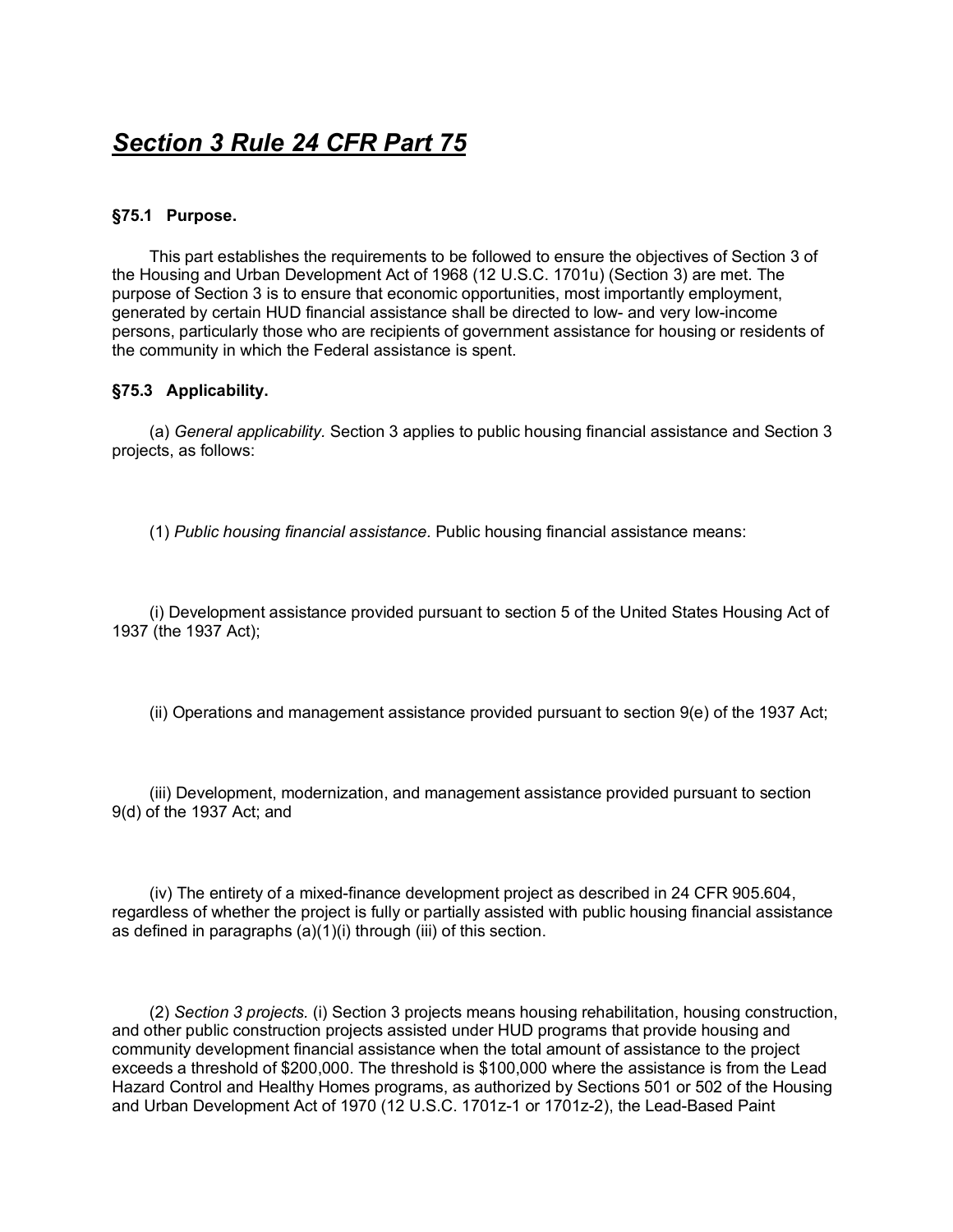Poisoning Prevention Act (42 U.S.C 4801 *et seq.*); and the Residential Lead-Based Paint Hazard Reduction Act of 1992 (42 U.S.C. 4851 *et seq.*). The project is the site or sites together with any building(s) and improvements located on the site(s) that are under common ownership, management, and financing.

(ii) The Secretary must update the thresholds provided in paragraph (a)(2)(i) of this section not less than once every 5 years based on a national construction cost inflation factor through FEDERAL REGISTER notice not subject to public comment. When the Secretary finds it is warranted to ensure compliance with Section 3, the Secretary may adjust, regardless of the national construction cost factor, such thresholds through FEDERAL REGISTER notice, subject to public comment.

(iii) The requirements in this part apply to an entire Section 3 project, regardless of whether the project is fully or partially assisted under HUD programs that provide housing and community development financial assistance.

(b) *Contracts for materials.* Section 3 requirements do not apply to material supply contracts.

(c) *Indian and Tribal preferences.* Contracts, subcontracts, grants, or subgrants subject to Section 7(b) of the Indian Self-Determination and Education Assistance Act (25 U.S.C. 5307(b)) or subject to tribal preference requirements as authorized under 101(k) of the Native American Housing Assistance and Self-Determination Act (25 U.S.C. 4111(k)) must provide preferences in employment, training, and business opportunities to Indians and Indian organizations, and are therefore not subject to the requirements of this part.

(d) *Other HUD assistance and other Federal assistance.* Recipients that are not subject to Section 3 are encouraged to consider ways to support the purpose of Section 3.

#### **§75.5 Definitions.**

The terms *HUD, Public housing,* and *Public Housing Agency (PHA)* are defined in 24 CFR part 5. The following definitions also apply to this part:

*1937 Act* means the United States Housing Act of 1937, 42 U.S.C. 1437 *et seq.*

*Contractor* means any entity entering into a contract with:

(1) A recipient to perform work in connection with the expenditure of public housing financial assistance or for work in connection with a Section 3 project; or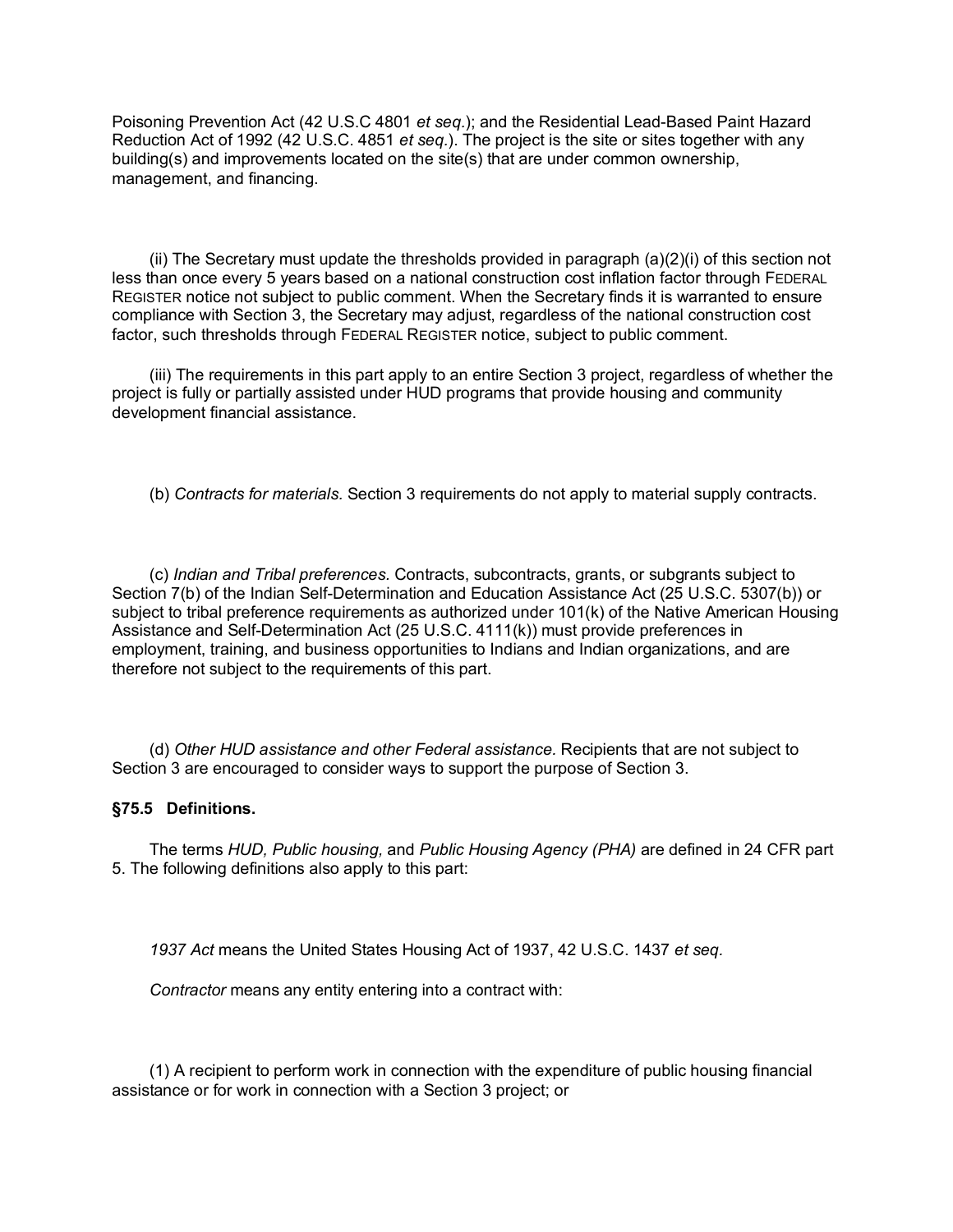(2) A subrecipient for work in connection with a Section 3 project.

*Labor hours* means the number of paid hours worked by persons on a Section 3 project or by persons employed with funds that include public housing financial assistance.

*Low-income person* means a person as defined in Section 3(b)(2) of the 1937 Act.

*Material supply contracts* means contracts for the purchase of products and materials, including, but not limited to, lumber, drywall, wiring, concrete, pipes, toilets, sinks, carpets, and office supplies.

*Professional services* means non-construction services that require an advanced degree or professional licensing, including, but not limited to, contracts for legal services, financial consulting, accounting services, environmental assessment, architectural services, and civil engineering services.

*Public housing financial assistance* means assistance as defined in §75.3(a)(1).

*Public housing project* is defined in 24 CFR 905.108.

*Recipient* means any entity that receives directly from HUD public housing financial assistance or housing and community development assistance that funds Section 3 projects, including, but not limited to, any State, local government, instrumentality, PHA, or other public agency, public or private nonprofit organization.

*Section 3* means Section 3 of the Housing and Urban Development Act of 1968, as amended (12 U.S.C. 1701u).

*Section 3 business concern* means:

(1) A business concern meeting at least one of the following criteria, documented within the last six-month period:

(i) It is at least 51 percent owned and controlled by low- or very low-income persons;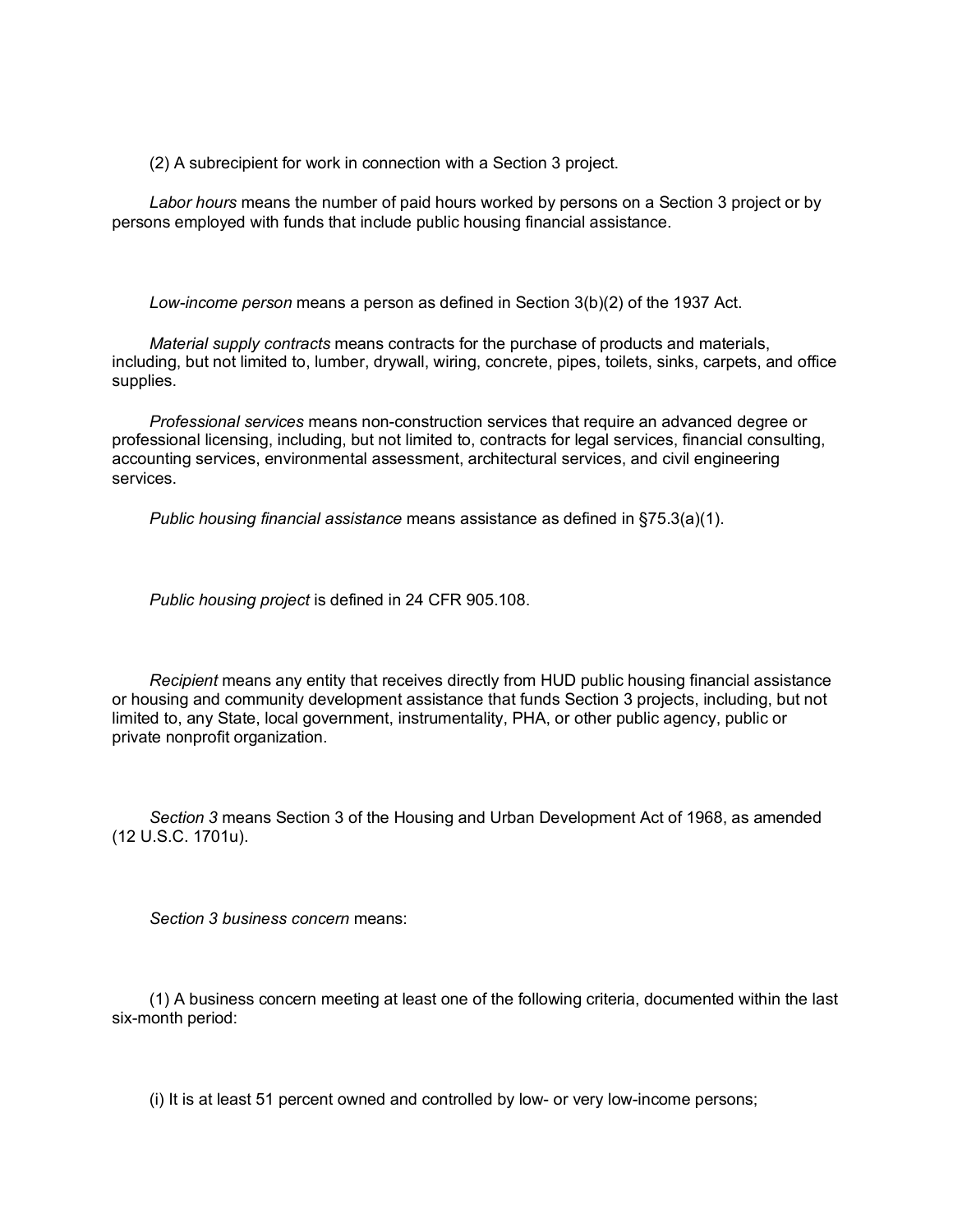(ii) Over 75 percent of the labor hours performed for the business over the prior three-month period are performed by Section 3 workers; or

(iii) It is a business at least 51 percent owned and controlled by current public housing residents or residents who currently live in Section 8-assisted housing.

(2) The status of a Section 3 business concern shall not be negatively affected by a prior arrest or conviction of its owner(s) or employees.

(3) Nothing in this part shall be construed to require the contracting or subcontracting of a Section 3 business concern. Section 3 business concerns are not exempt from meeting the specifications of the contract.

*Section 3 project* means a project defined in §75.3(a)(2).

*Section 3 worker* means:

(1) Any worker who currently fits or when hired within the past five years fit at least one of the following categories, as documented:

(i) The worker's income for the previous or annualized calendar year is below the income limit established by HUD.

(ii) The worker is employed by a Section 3 business concern.

(iii) The worker is a YouthBuild participant.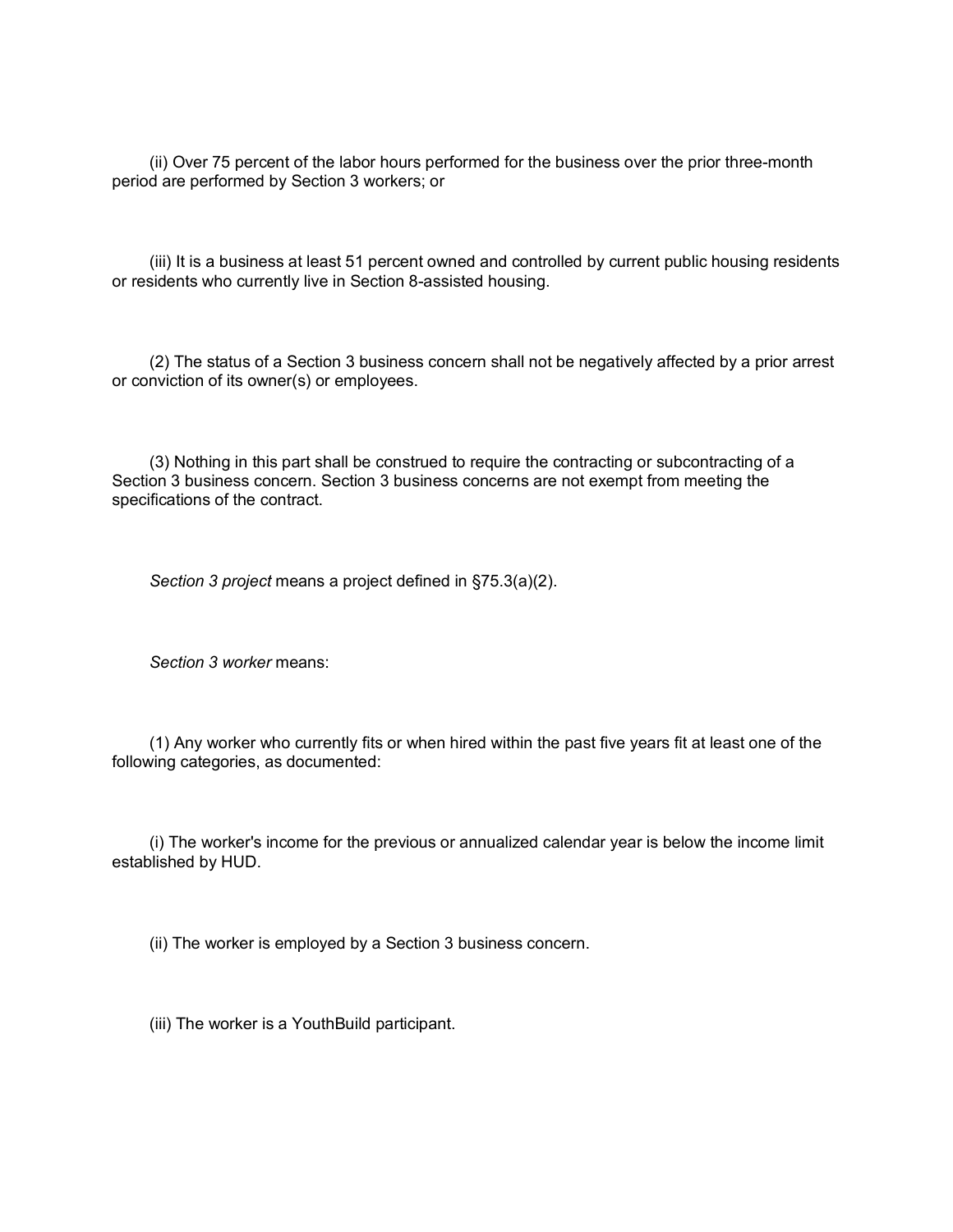(2) The status of a Section 3 worker shall not be negatively affected by a prior arrest or conviction.

(3) Nothing in this part shall be construed to require the employment of someone who meets this definition of a Section 3 worker. Section 3 workers are not exempt from meeting the qualifications of the position to be filled.

*Section 8-assisted housing* refers to housing receiving project-based rental assistance or tenant-based assistance under Section 8 of the 1937 Act.

*Service area or the neighborhood of the project* means an area within one mile of the Section 3 project or, if fewer than 5,000 people live within one mile of a Section 3 project, within a circle centered on the Section 3 project that is sufficient to encompass a population of 5,000 people according to the most recent U.S. Census.

*Small PHA* means a public housing authority that manages or operates fewer than 250 public housing units.

*Subcontractor* means any entity that has a contract with a contractor to undertake a portion of the contractor's obligation to perform work in connection with the expenditure of public housing financial assistance or for a Section 3 project.

*Subrecipient* has the meaning provided in the applicable program regulations or in 2 CFR 200.93.

*Targeted Section 3 worker* has the meanings provided in §§75.11, 75.21, or 75.29, and does not exclude an individual that has a prior arrest or conviction.

*Very low-income person* means the definition for this term set forth in section 3(b)(2) of the 1937 Act.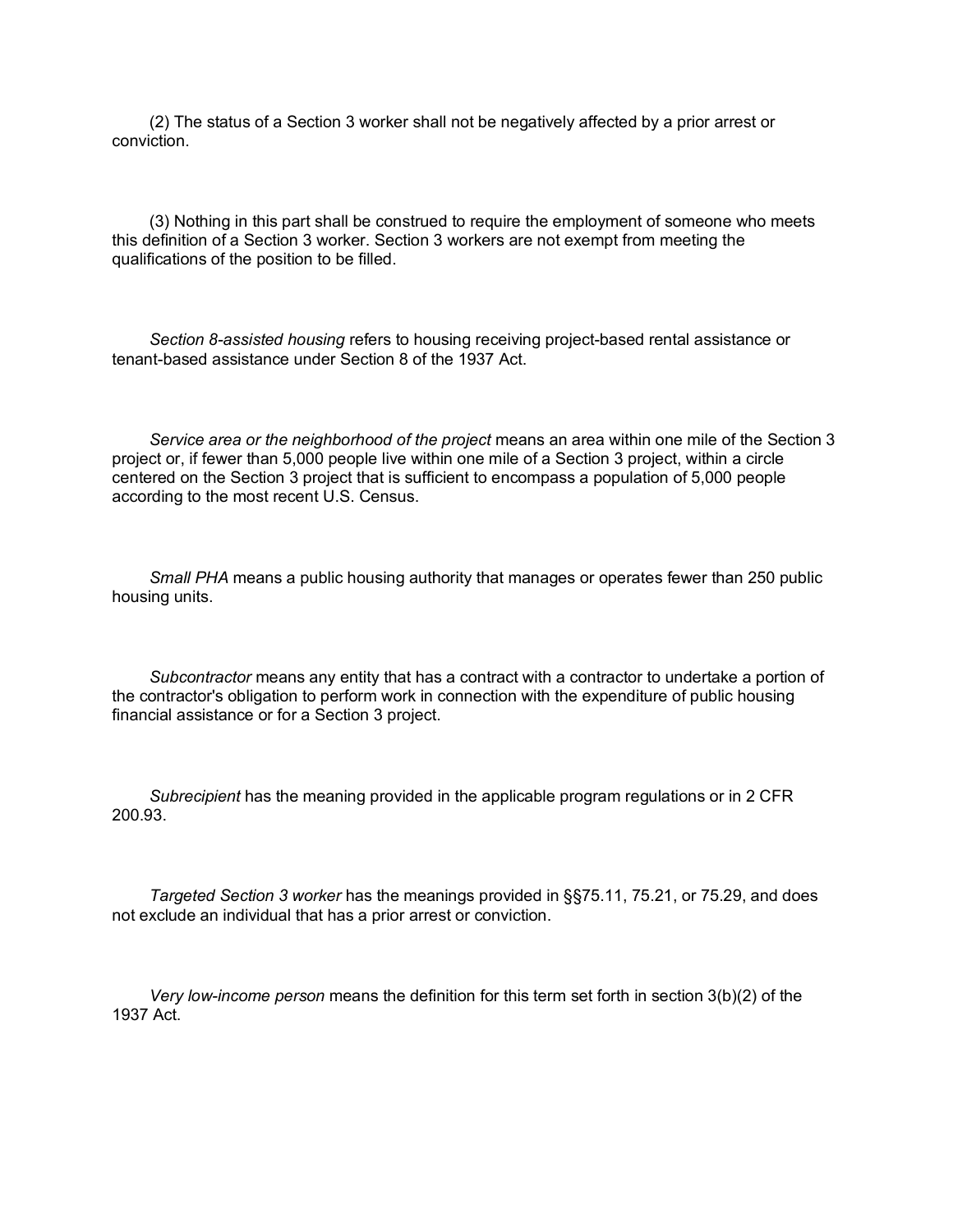*YouthBuild programs* refers to YouthBuild programs receiving assistance under the Workforce Innovation and Opportunity Act (29 U.S.C. 3226).

#### **§75.7 Requirements applicable to HUD NOFAs for Section 3 covered programs.**

All notices of funding availability (NOFAs) issued by HUD that announce the availability of funding covered by §75.3 will include notice that this part is applicable to the funding and may include, as appropriate for the specific NOFA, points or bonus points for the quality of Section 3 plans.

## **Subpart B—Additional Provisions for Public Housing Financial Assistance**

#### **§75.9 Requirements.**

(a) *Employment and training.*

(1) Consistent with existing Federal, state, and local laws and regulations, PHAs or other recipients receiving public housing financial assistance, and their contractors and subcontractors, must make their best efforts to provide employment and training opportunities generated by the public housing financial assistance to Section 3 workers.

(2) PHAs or other recipients, and their contractors and subcontractors, must make their best efforts described in paragraph (a)(1) of this section in the following order of priority:

(i) To residents of the public housing projects for which the public housing financial assistance is expended;

(ii) To residents of other public housing projects managed by the PHA that is providing the assistance or for residents of Section 8-assisted housing managed by the PHA;

(iii) To participants in YouthBuild programs; and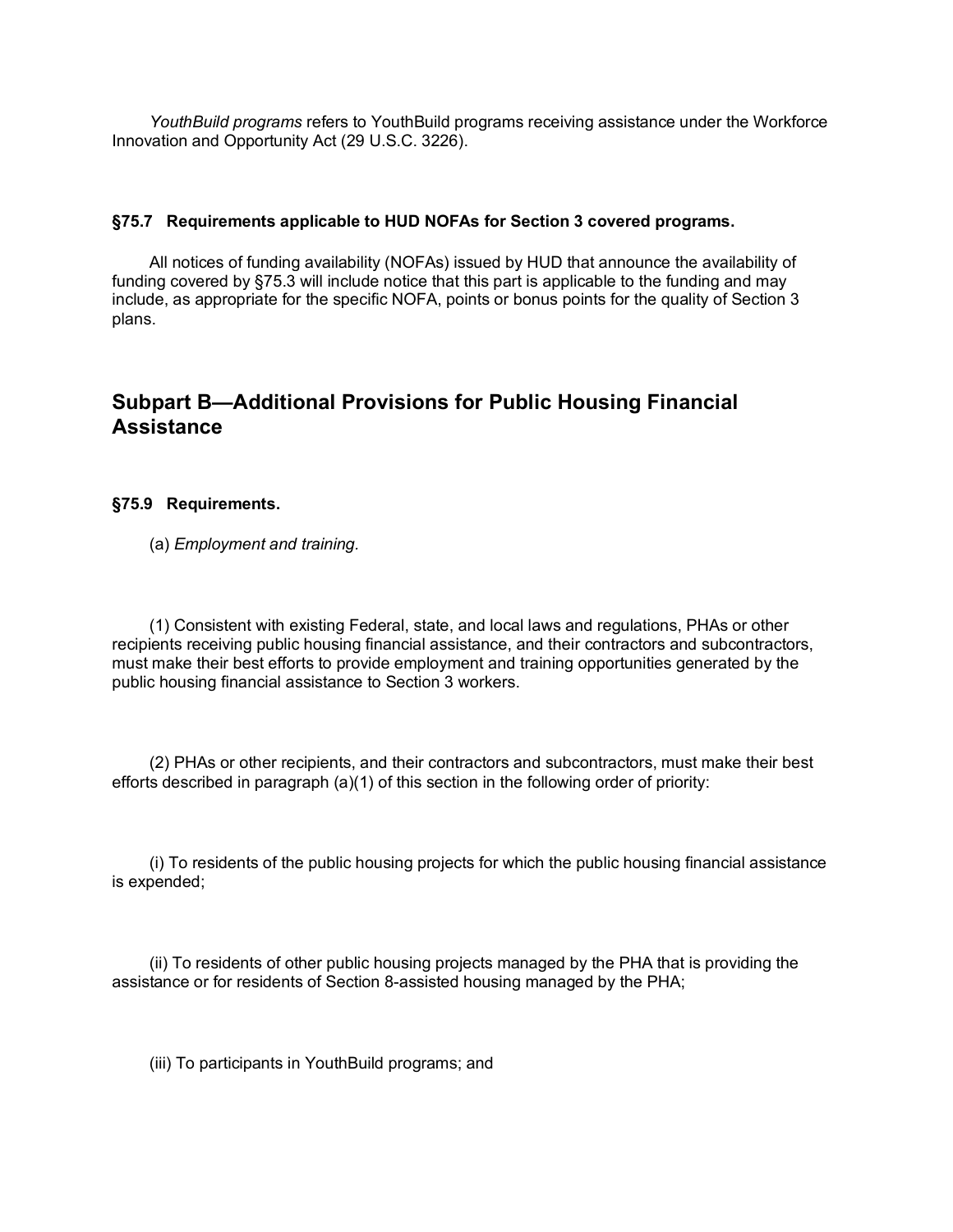(iv) To low- and very low-income persons residing within the metropolitan area (or nonmetropolitan county) in which the assistance is expended.

(b) *Contracting.* (1) Consistent with existing Federal, state, and local laws and regulations, PHAs and other recipients of public housing financial assistance, and their contractors and subcontractors, must make their best efforts to award contracts and subcontracts to business concerns that provide economic opportunities to Section 3 workers.

(2) PHAs and other recipients, and their contractors and subcontractors, must make their best efforts described in paragraph (b)(1) of this section in the following order of priority:

(i) To Section 3 business concerns that provide economic opportunities for residents of the public housing projects for which the assistance is provided;

(ii) To Section 3 business concerns that provide economic opportunities for residents of other

public housing projects or Section-8 assisted housing managed by the PHA that is providing the assistance;

(iii) To YouthBuild programs; and

(iv) To Section 3 business concerns that provide economic opportunities to Section 3 workers residing within the metropolitan area (or nonmetropolitan county) in which the assistance is provided.

#### **§75.11 Targeted Section 3 worker for public housing financial assistance.**

(a) *Targeted Section 3 worker.* A Targeted Section 3 worker for public housing financial assistance means a Section 3 worker who is:

(1) A worker employed by a Section 3 business concern; or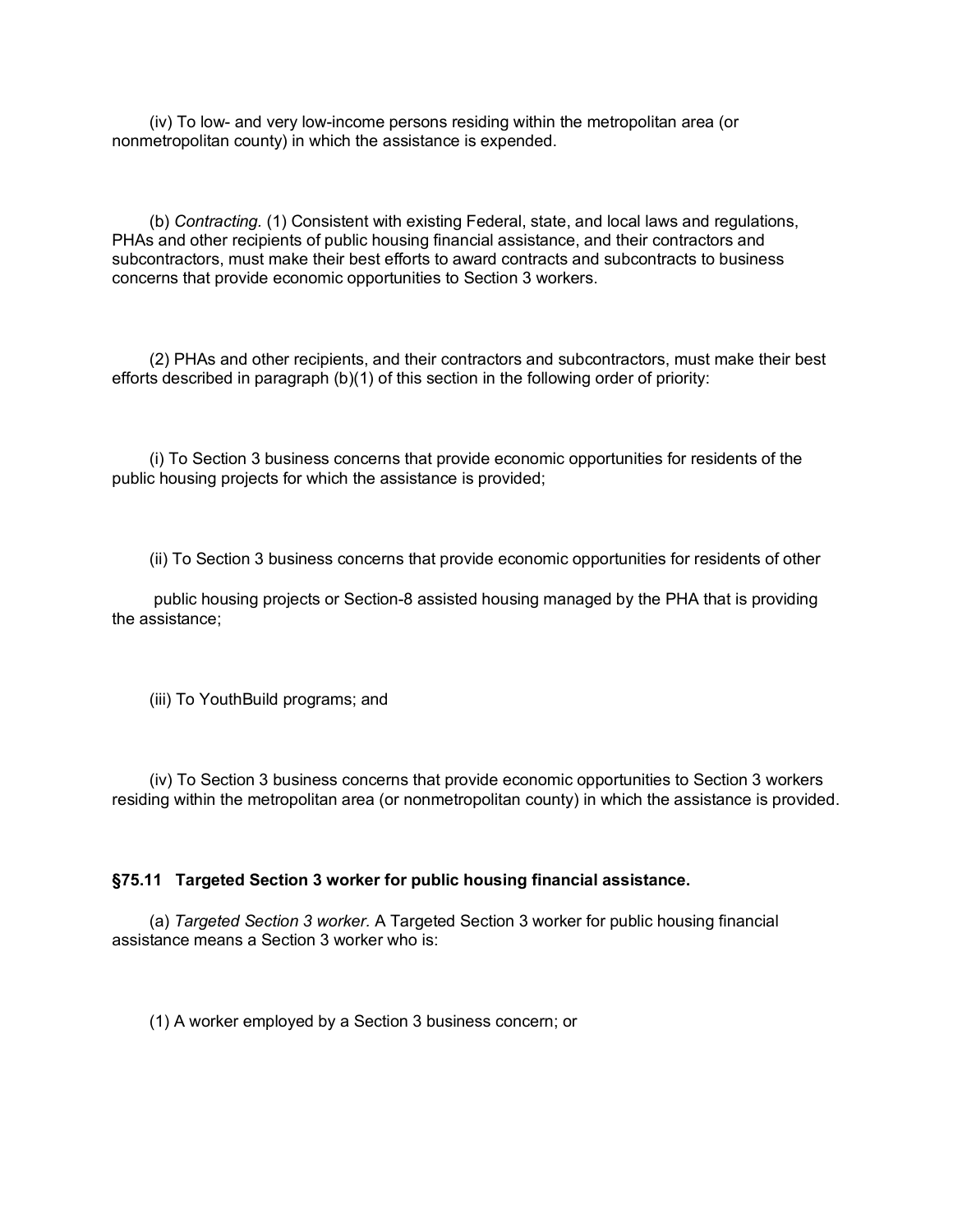(2) A worker who currently fits or when hired fit at least one of the following categories, as documented within the past five years:

(i) A resident of public housing or Section 8-assisted housing;

(ii) A resident of other public housing projects or Section 8-assisted housing managed by the PHA that is providing the assistance; or

(iii) A YouthBuild participant.

(b) [Reserved]

#### **§75.13 Section 3 safe harbor.**

(a) *General.* PHAs and other recipients will be considered to have complied with requirements in this part, in the absence of evidence to the contrary, if they:

(1) Certify that they have followed the prioritization of effort in §75.9; and

(2) Meet or exceed the applicable Section 3 benchmarks as described in paragraph (b) of this section.

(b) *Establishing benchmarks.* (1) HUD will establish Section 3 benchmarks for Section 3 workers or Targeted Section 3 workers or both through a document published in the FEDERAL REGISTER. HUD may establish a single nationwide benchmark for Section 3 workers and a single nationwide benchmark for Targeted Section 3 workers, or may establish multiple benchmarks based on geography, the type of public housing financial assistance, or other variables. HUD will update the benchmarks through a document published in the FEDERAL REGISTER, subject to public comment, not less frequently than once every 3 years. Such notice shall include aggregate data on labor hours and the proportion of PHAs and other recipients meeting benchmarks, as well as other metrics reported pursuant to §75.15 as deemed appropriate by HUD, for the 3 most recent reporting years.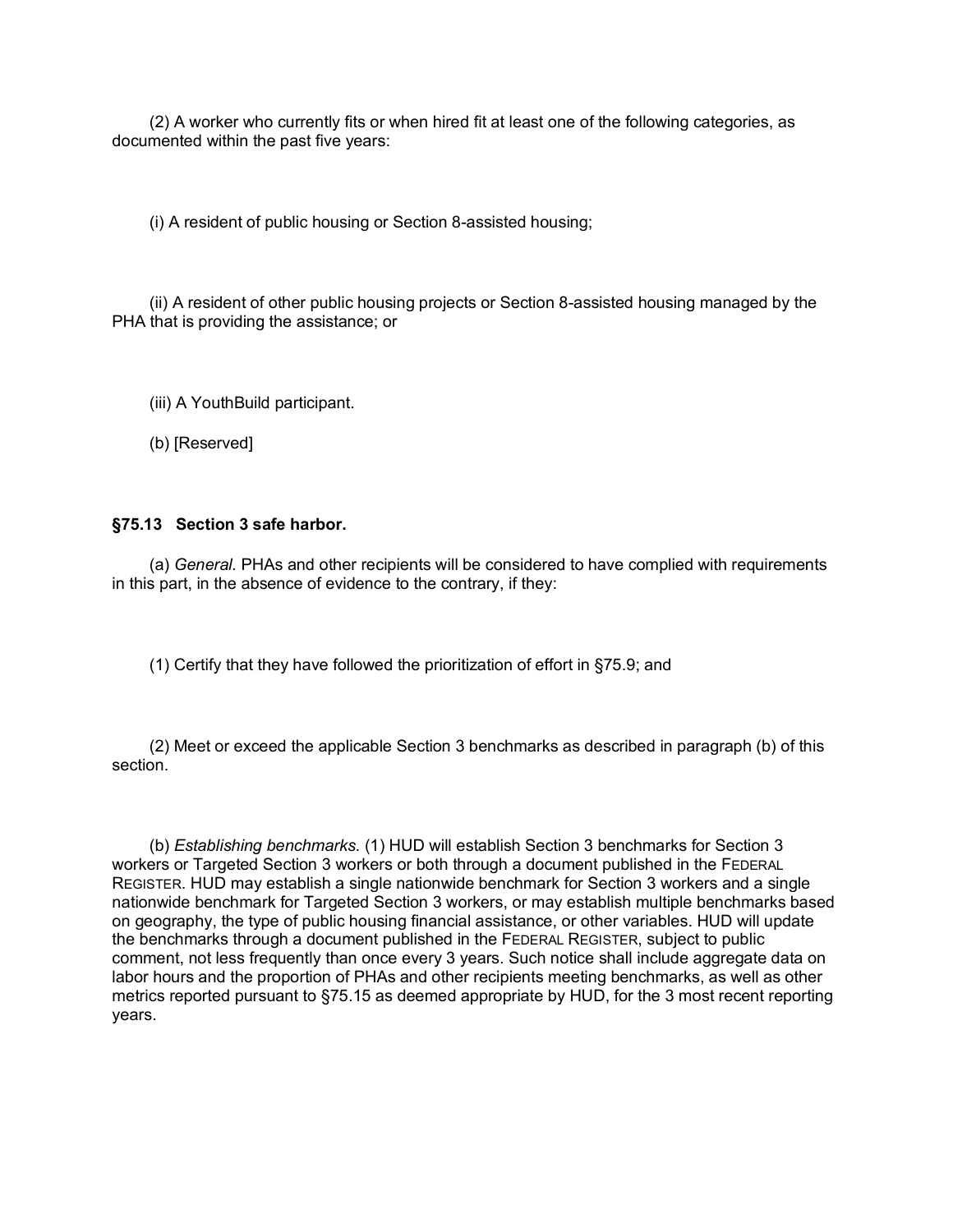(2) In establishing the Section 3 benchmarks, HUD may consider the industry averages for labor hours worked by specific categories of workers or in different localities or regions; averages for labor hours worked by Section 3 workers and Targeted Section 3 workers as reported by recipients pursuant to this section; and any other factors HUD deems important. In establishing the Section 3 benchmarks, HUD will exclude professional services from the total number of labor hours as such hours are excluded from the total number of labor hours to be reported per §75.15(a)(4).

(3) Section 3 benchmarks will consist of the following two ratios:

(i) The number of labor hours worked by Section 3 workers divided by the total number of labor hours worked by all workers funded by public housing financial assistance in the PHA's or other recipient's fiscal year.

(ii) The number of labor hours worked by Targeted Section 3 workers, as defined in §75.11(a), divided by the total number of labor hours worked by all workers funded by public housing financial assistance in the PHA's or other recipient's fiscal year.

#### **§75.15 Reporting.**

(a) *Reporting of labor hours.* (1) For public housing financial assistance, PHAs and other recipients must report in a manner prescribed by HUD:

(i) The total number of labor hours worked;

(ii) The total number of labor hours worked by Section 3 workers; and

(iii) The total number of labor hours worked by Targeted Section 3 workers.

(2) Section 3 workers' and Targeted Section 3 workers' labor hours may be counted for five years from when their status as a Section 3 worker or Targeted Section 3 worker is established pursuant to §75.31.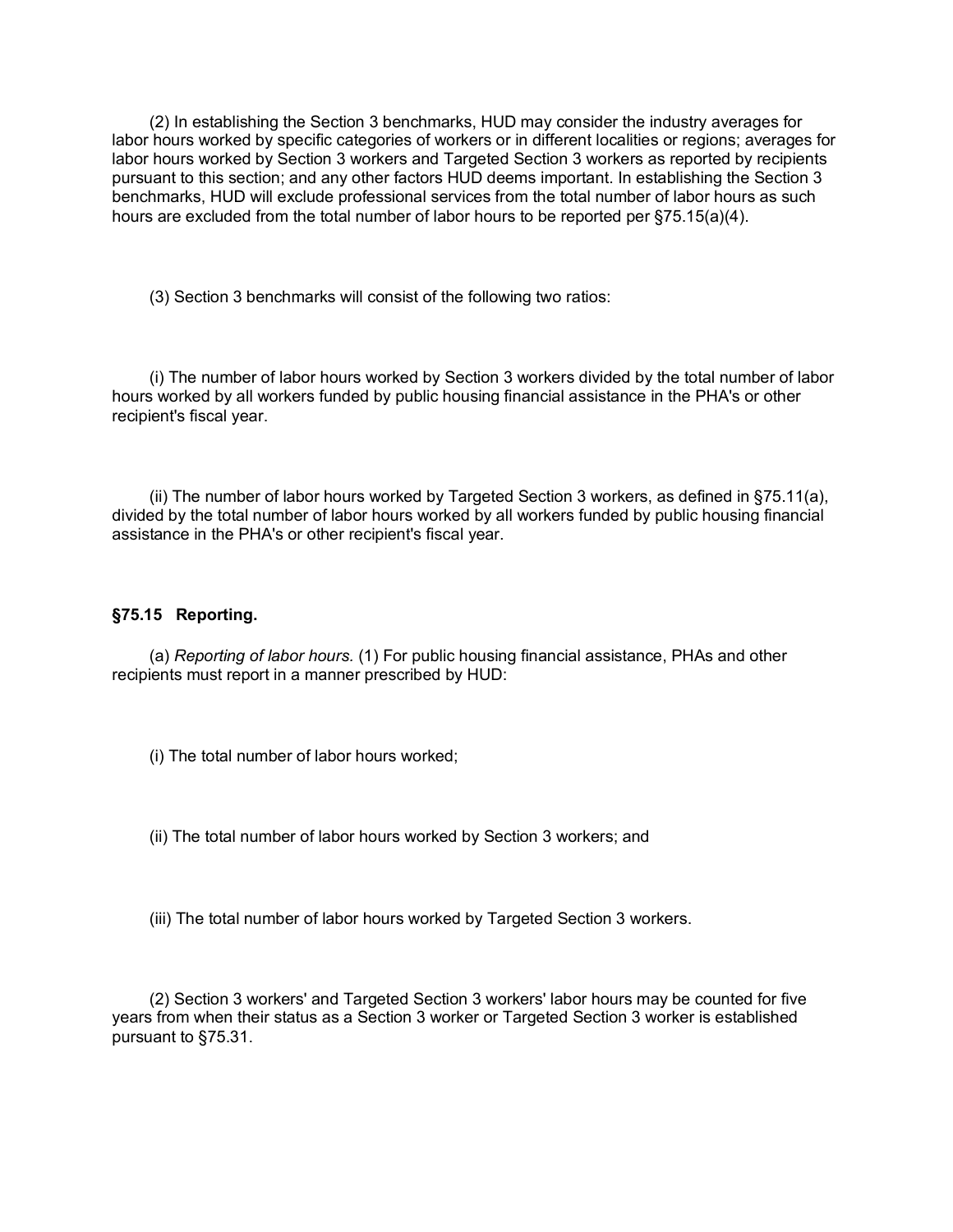(3) The labor hours reported under paragraph (a)(1) of this section must include the total number of labor hours worked with public housing financial assistance in the fiscal year of the PHA or other recipient, including labor hours worked by any contractors and subcontractors that the PHA or other recipient is required, or elects pursuant to paragraph (a)(4) of this section, to report

(4) PHAs and other recipients reporting under this section, as well as contractors and subcontractors who report to PHAs and recipients, may report labor hours by Section 3 workers, under paragraph (a)(1)(ii) of this section, and labor hours by Targeted Section 3 workers, under paragraph (a)(1)(iii) of this section, from professional services without including labor hours from professional services in the total number of labor hours worked under paragraph (a)(1)(i) of this section. If a contract covers both professional services and other work and the PHA, other recipient, contractor, or subcontractor chooses not to report labor hours from professional services, the labor hours under the contract that are not from professional services must still be reported.

(5) PHAs and other recipients may report on the labor hours of the PHA, the recipient, a contractor, or a subcontractor based on the employer's good faith assessment of the labor hours of a full-time or part-time employee informed by the employer's existing salary or time and attendance based payroll systems, unless the project or activity is otherwise subject to requirements specifying time and attendance reporting.

(b) *Additional reporting if Section 3 benchmarks are not met.* If the PHA's or other recipient's reporting under paragraph (a) of this section indicates that the PHA or other recipient has not met the Section 3 benchmarks described in §75.13, the PHA or other recipient must report in a form prescribed by HUD on the qualitative nature of its Section 3 compliance activities and those of its contractors and subcontractors. Such qualitative efforts may, for example, include but are not limited to the following:

(1) Engaged in outreach efforts to generate job applicants who are Targeted Section 3 workers.

(2) Provided training or apprenticeship opportunities.

.

(3) Provided technical assistance to help Section 3 workers compete for jobs (*e.g.,* resume assistance, coaching).

(4) Provided or connected Section 3 workers with assistance in seeking employment including: drafting resumes, preparing for interviews, and finding job opportunities connecting residents to job placement services.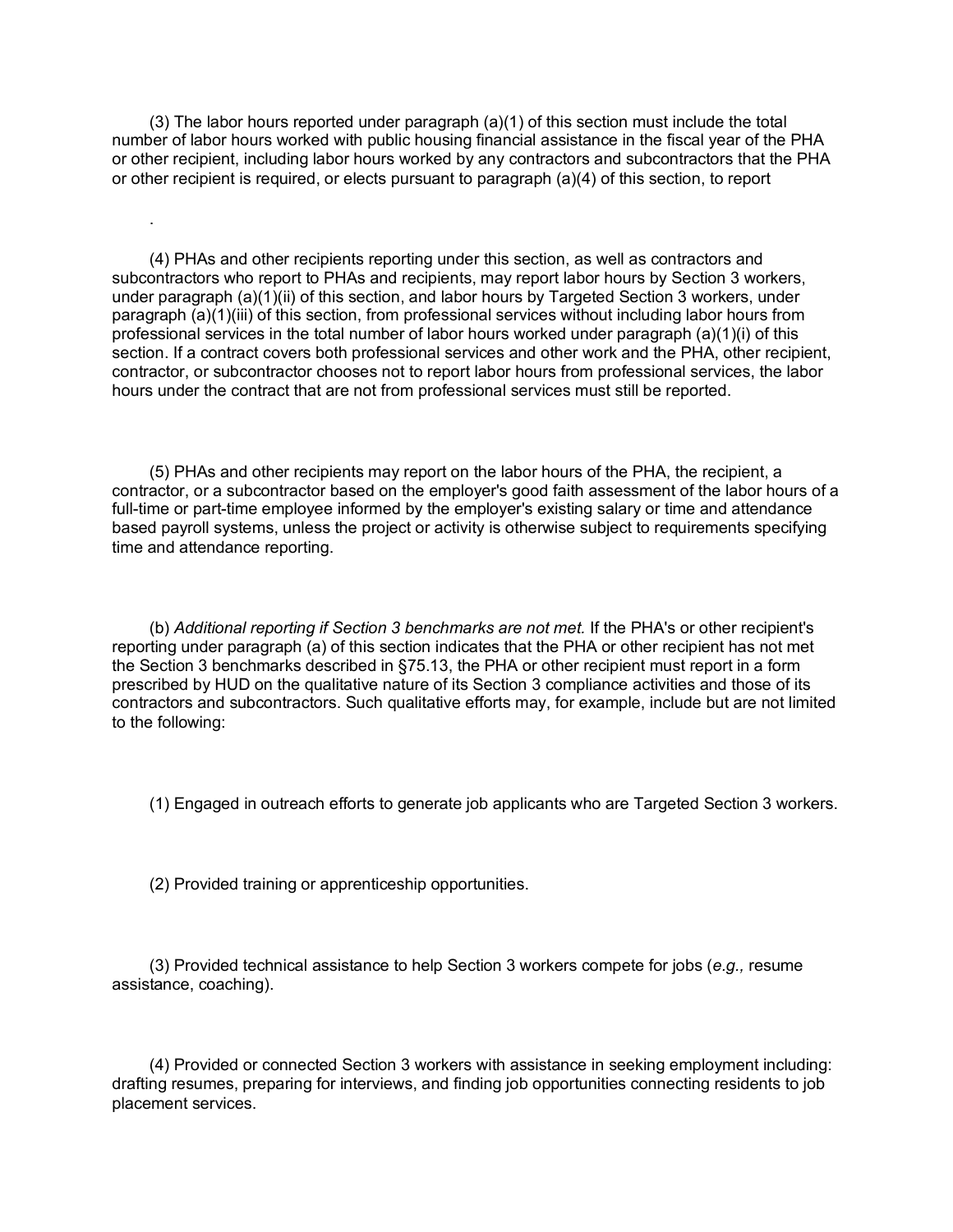(5) Held one or more job fairs.

(6) Provided or referred Section 3 workers to services supporting work readiness and retention (*e.g.,* work readiness activities, interview clothing, test fees, transportation, child care).

(7) Provided assistance to apply for/or attend community college, a four-year educational institution, or vocational/technical training.

(8) Assisted Section 3 workers to obtain financial literacy training and/or coaching.

(9) Engaged in outreach efforts to identify and secure bids from Section 3 business concerns.

(10) Provided technical assistance to help Section 3 business concerns understand and bid on contracts.

(11) Divided contracts into smaller jobs to facilitate participation by Section 3 business concerns.

(12) Provided bonding assistance, guaranties, or other efforts to support viable bids from Section 3 business concerns.

(13) Promoted use of business registries designed to create opportunities for disadvantaged and small businesses.

(14) Outreach, engagement, or referrals with the state one-stop system as defined in Section 121(e)(2) of the Workforce Innovation and Opportunity Act.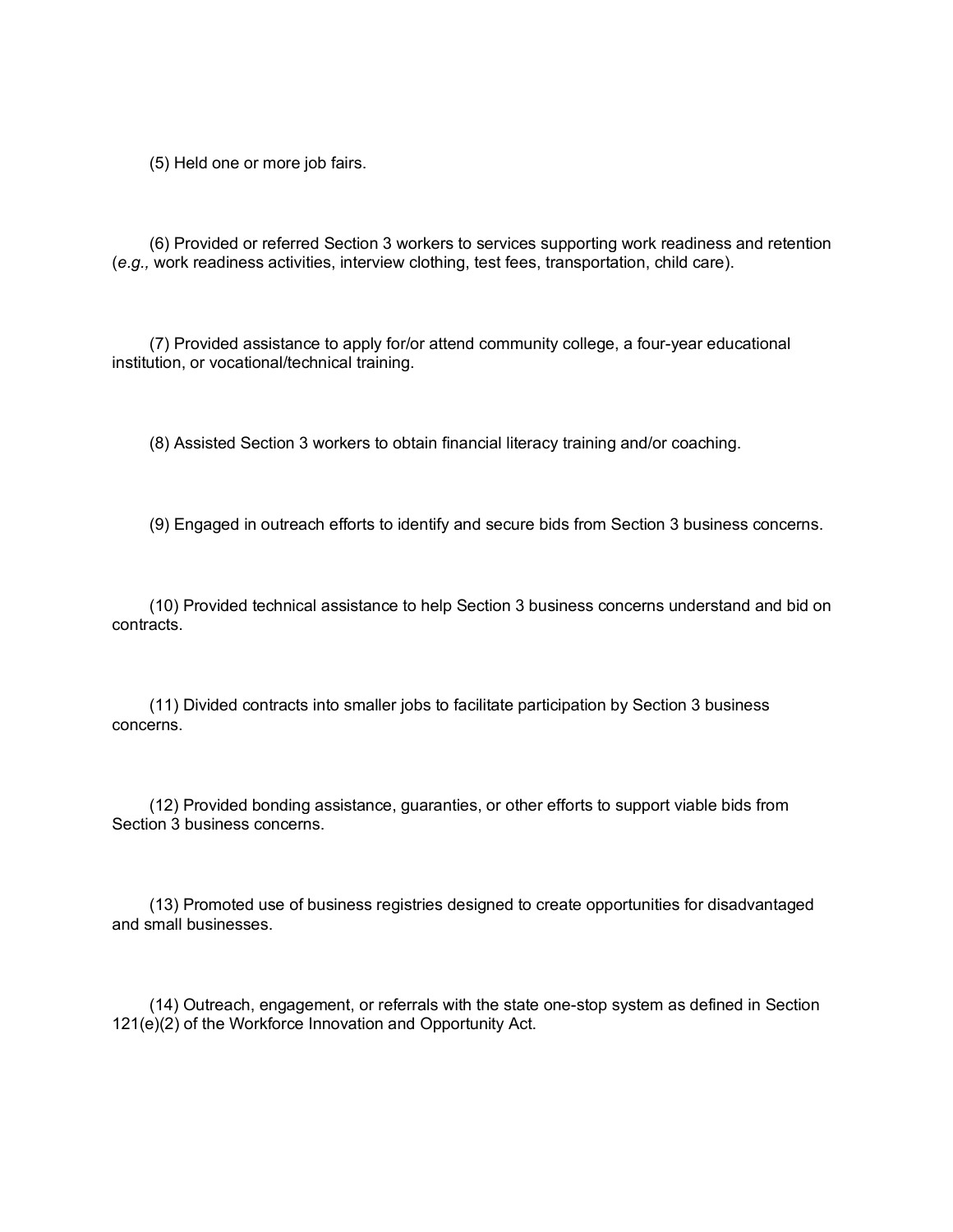(c) *Reporting frequency.* Unless otherwise provided, PHAs or other recipients must report annually to HUD under paragraph (a) of this section, and, where required, under paragraph (b) of this section, in a manner consistent with reporting requirements for the applicable HUD program.

(d) *Reporting by Small PHAs.* Small PHAs may elect not to report under paragraph (a) of this section. Small PHAs that make such election are required to report on their qualitative efforts, as described in paragraph (b) of this section, in a manner consistent with reporting requirements for the applicable HUD program.

#### **§75.17 Contract provisions.**

(a) PHAs or other recipients must include language in any agreement or contract to apply Section 3 to contractors.

(b) PHAs or other recipients must require contractors to include language in any contract or agreement to apply Section 3 to subcontractors.

(c) PHAs or other recipients must require all contractors and subcontractors to meet the requirements of §75.9, regardless of whether Section 3 language is included in contracts.

# **Subpart C—Additional Provisions for Housing and Community Development Financial Assistance**

**§75.19 Requirements.**

(a) *Employment and training.*

(1) To the greatest extent feasible, and consistent with existing Federal, state, and local laws and regulations, recipients covered by this subpart shall ensure that employment and training opportunities arising in connection with Section 3 projects are provided to Section 3 workers within the metropolitan area (or nonmetropolitan county) in which the project is located.

(2) Where feasible, priority for opportunities and training described in paragraph (a)(1) of this section should be given to: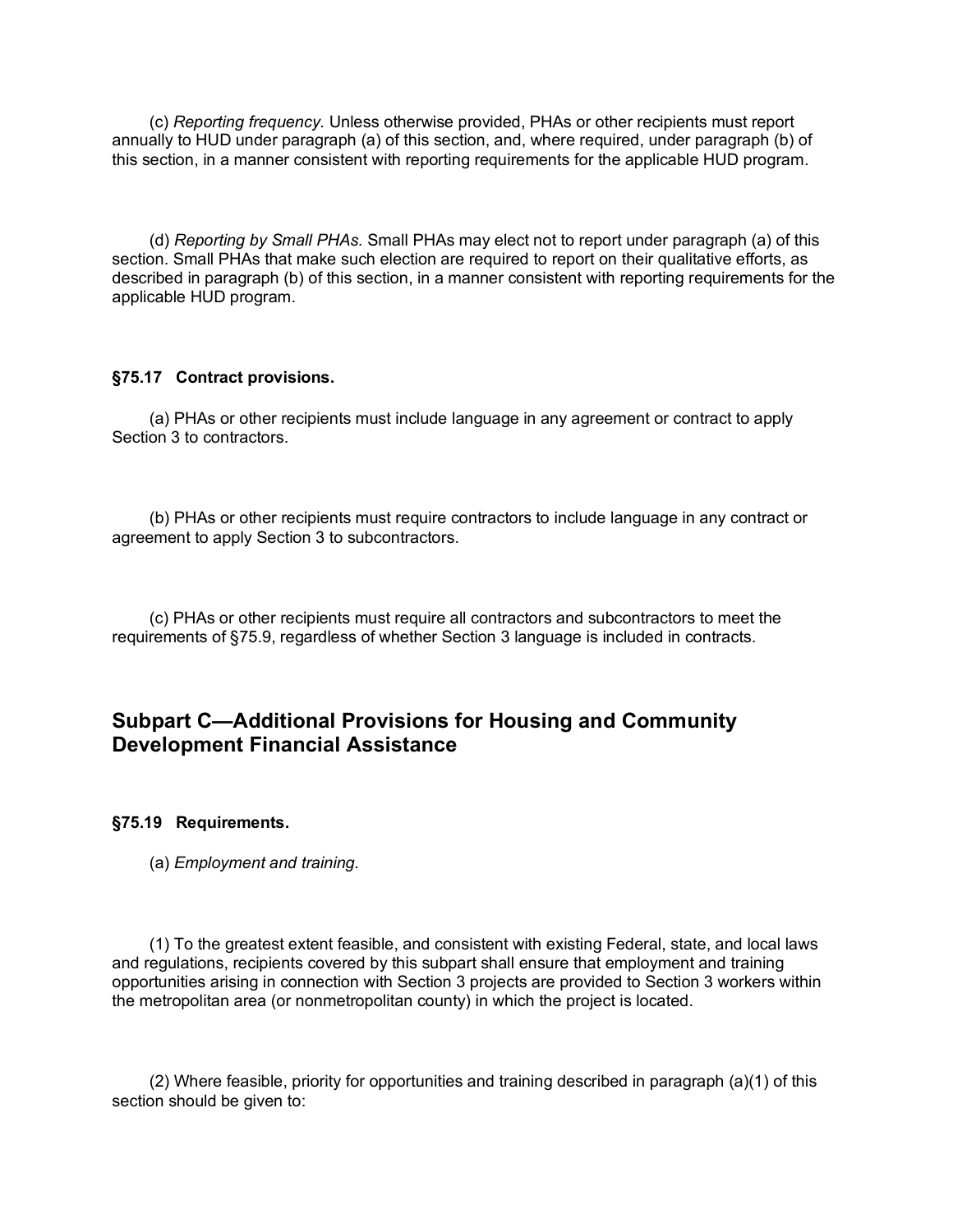(i) Section 3 workers residing within the service area or the neighborhood of the project, and

(ii) Participants in YouthBuild programs.

(b) *Contracting.* (1) To the greatest extent feasible, and consistent with existing Federal, state, and local laws and regulations, recipients covered by this subpart shall ensure contracts for work awarded in connection with Section 3 projects are provided to business concerns that provide economic opportunities to Section 3 workers residing within the metropolitan area (or nonmetropolitan county) in which the project is located.

(2) Where feasible, priority for contracting opportunities described in paragraph (b)(1) of this section should be given to:

(i) Section 3 business concerns that provide economic opportunities to Section 3 workers residing within the service area or the neighborhood of the project, and

(ii) YouthBuild programs.

### **§75.21 Targeted Section 3 worker for housing and community development financial assistance.**

(a) *Targeted Section 3 worker.* A Targeted Section 3 worker for housing and community development financial assistance means a Section 3 worker who is:

(1) A worker employed by a Section 3 business concern; or

(2) A worker who currently fits or when hired fit at least one of the following categories, as documented within the past five years:

(i) Living within the service area or the neighborhood of the project, as defined in §75.5; or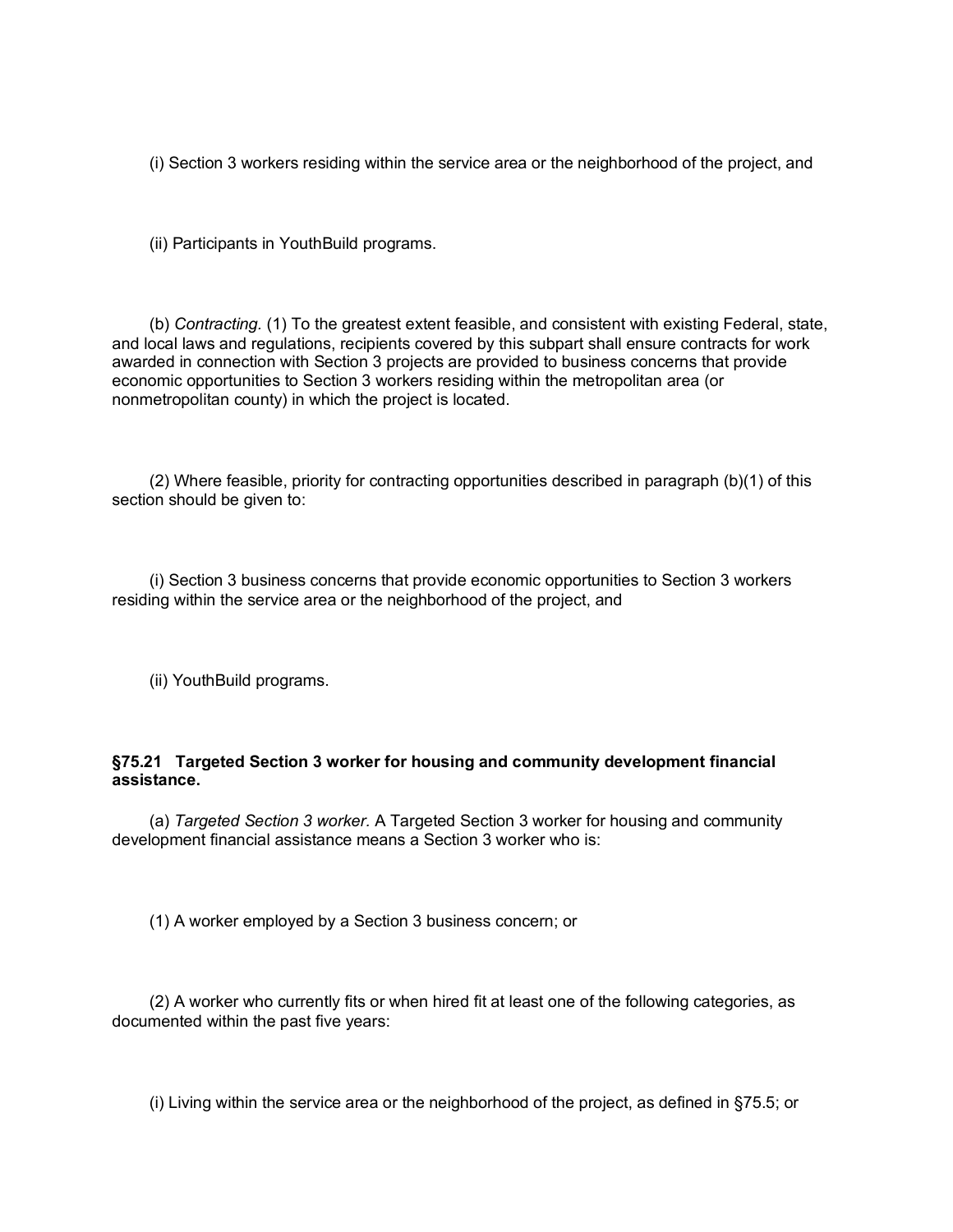(ii) A YouthBuild participant.

(b) [Reserved]

#### **§75.23 Section 3 safe harbor.**

(a) *General.* Recipients will be considered to have complied with requirements in this part, in the absence of evidence to the contrary if they:

(1) Certify that they have followed the prioritization of effort in §75.19; and

(2) Meet or exceed the applicable Section 3 benchmark as described in paragraph (b) of this section.

(b) *Establishing benchmarks.*

.

(1) HUD will establish Section 3 benchmarks for Section 3 workers or Targeted Section 3 workers or both through a document published in the FEDERAL REGISTER. HUD may establish a single nationwide benchmark for Section 3 workers and a single nationwide benchmark for Targeted Section 3 workers, or may establish multiple benchmarks based on geography, the nature of the Section 3 project, or other variables. HUD will update the benchmarks through a document published in the FEDERAL REGISTER, subject to public comment, not less frequently than once every 3 years. Such notice shall include aggregate data on labor hours and the proportion of recipients meeting benchmarks, as well as other metrics reported pursuant to §75.25 as deemed appropriate by HUD, for the 3 most recent reporting years

(2) In establishing the Section 3 benchmarks, HUD may consider the industry averages for labor hours worked by specific categories of workers or in different localities or regions; averages for labor hours worked by Section 3 workers and Targeted Section 3 workers as reported by recipients pursuant to this section; and any other factors HUD deems important. In establishing the Section 3 benchmarks, HUD will exclude professional services from the total number of labor hours as such hours are excluded from the total number of labor hours to be reported per §75.25(a)(4).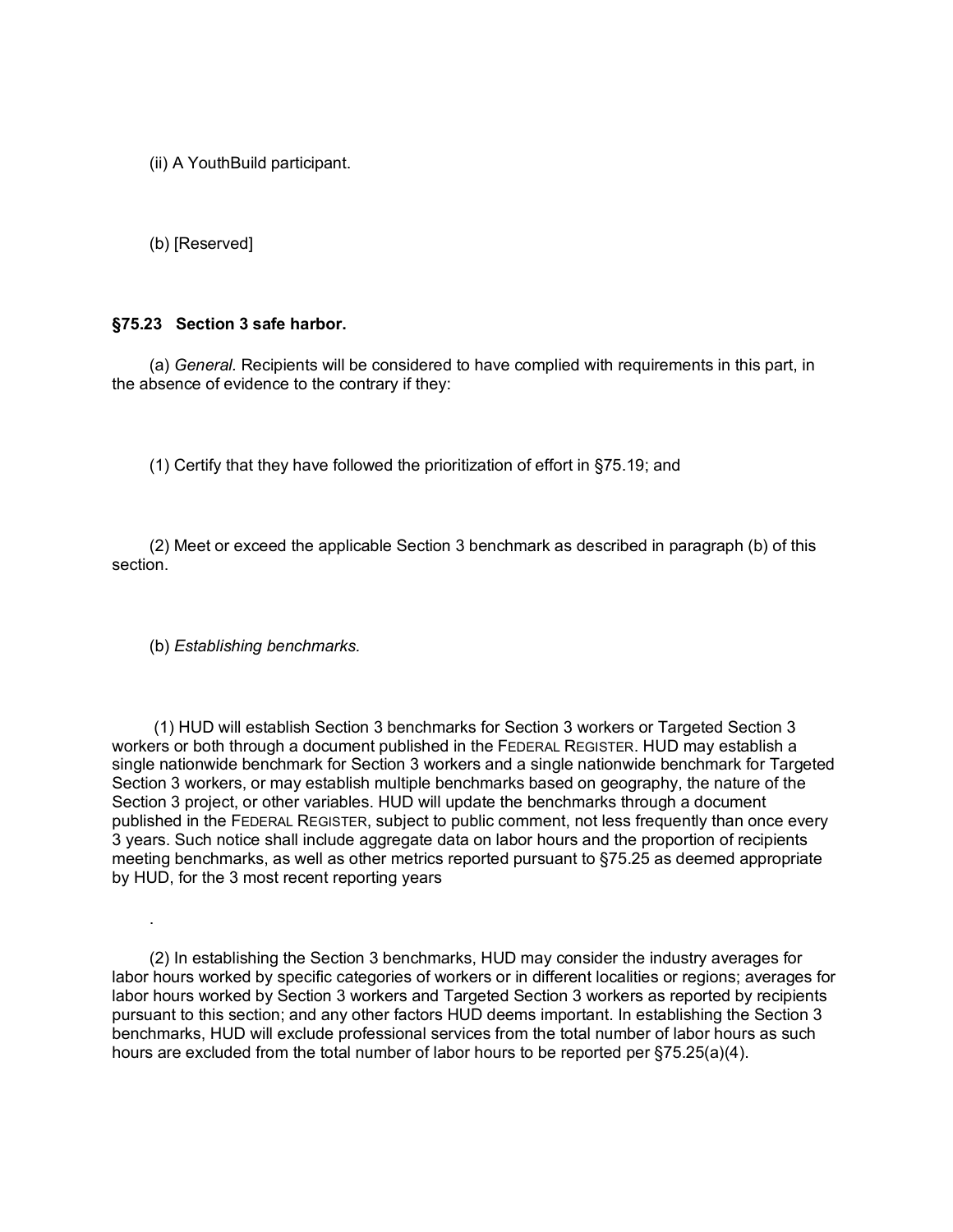(3) Section 3 benchmarks will consist of the following two ratios:

(i) The number of labor hours worked by Section 3 workers divided by the total number of labor hours worked by all workers on a Section 3 project in the recipient's program year.

(ii) The number of labor hours worked by Targeted Section 3 workers as defined in §75.21(a), divided by the total number of labor hours worked by all workers on a Section 3 project in the recipient's program year.

#### **§75.25 Reporting.**

.

(a) *Reporting of labor hours.* (1) For Section 3 projects, recipients must report in a manner prescribed by HUD:

(i) The total number of labor hours worked;

(ii) The total number of labor hours worked by Section 3 workers; and

(iii) The total number of labor hours worked by Targeted Section 3 workers

(2) Section 3 workers' and Targeted Section 3 workers' labor hours may be counted for five years from when their status as a Section 3 worker or Targeted Section 3 worker is established pursuant to §75.31.

(3) The labor hours reported under paragraph (a)(1) of this section must include the total number of labor hours worked on a Section 3 project, including labor hours worked by any subrecipients, contractors and subcontractors that the recipient is required, or elects pursuant to paragraph (a)(4) of this section, to report.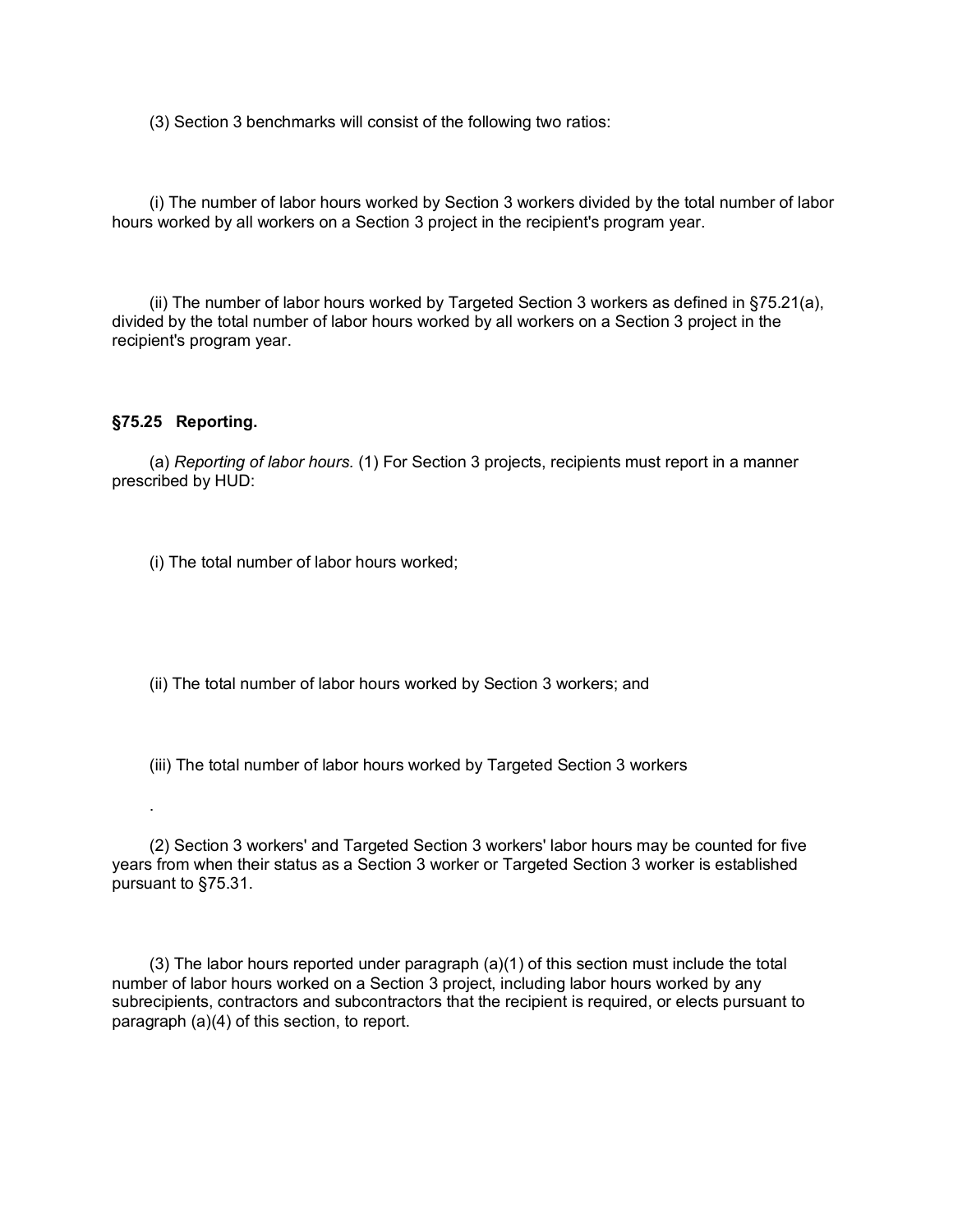(4) Recipients reporting under this section, as well as subrecipients, contractors and subcontractors who report to recipients, may report labor hours by Section 3 workers, under paragraph (a)(1)(ii) of this section, and labor hours by Targeted Section 3 workers, under paragraph (a)(1)(iii) of this section, from professional services without including labor hours from professional services in the total number of labor hours worked under paragraph (a)(1)(i) of this section. If a contract covers both professional services and other work and the recipient or contractor or subcontractor chooses not to report labor hours from professional services, the labor hours under the contract that are not from professional services must still be reported.

(5) Recipients may report their own labor hours or that of a subrecipient, contractor, or subcontractor based on the employer's good faith assessment of the labor hours of a full-time or part-time employee informed by the employer's existing salary or time and attendance based payroll systems, unless the project or activity is otherwise subject to requirements specifying time and attendance reporting.

(b) *Additional reporting if Section 3 benchmarks are not met.* If the recipient's reporting under paragraph (a) of this section indicates that the recipient has not met the Section 3 benchmarks described in §75.23, the recipient must report in a form prescribed by HUD on the qualitative nature of its activities and those its contractors and subcontractors pursued. Such qualitative efforts may, for example, include but are not limited to the following:

(1) Engaged in outreach efforts to generate job applicants who are Targeted Section 3 workers.

(2) Provided training or apprenticeship opportunities.

(3) Provided technical assistance to help Section 3 workers compete for jobs (*e.g.,* resume assistance, coaching).

(4) Provided or connected Section 3 workers with assistance in seeking employment including: drafting resumes, preparing for interviews, and finding job opportunities connecting residents to job placement services.

(5) Held one or more job fairs.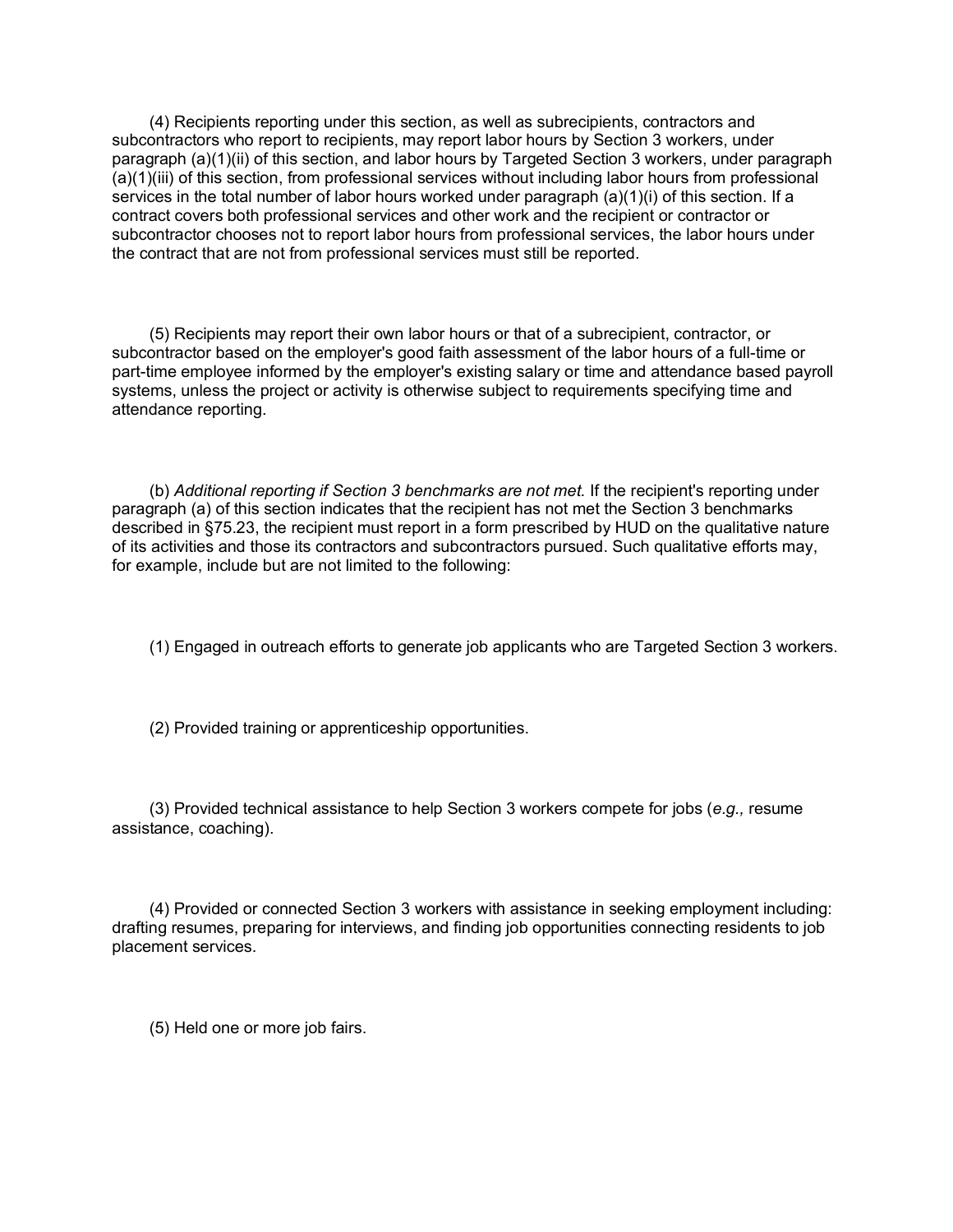(6) Provided or referred Section 3 workers to services supporting work readiness and retention (*e.g.,* work readiness activities, interview clothing, test fees, transportation, child care).

(7) Provided assistance to apply for/or attend community college, a four-year educational institution, or vocational/technical training.

(8) Assisted Section 3 workers to obtain financial literacy training and/or coaching.

(9) Engaged in outreach efforts to identify and secure bids from Section 3 business concerns.

(10) Provided technical assistance to help Section 3 business concerns understand and bid on contracts.

(11) Divided contracts into smaller jobs to facilitate participation by Section 3 business concerns.

(12) Provided bonding assistance, guaranties, or other efforts to support viable bids from Section 3 business concerns.

(13) Promoted use of business registries designed to create opportunities for disadvantaged and small businesses.

(14) Outreach, engagement, or referrals with the state one-stop system as defined in Section 121(e)(2) of the Workforce Innovation and Opportunity Act.

(c) *Reporting frequency.* Unless otherwise provided, recipients must report annually to HUD under paragraph (a) of this section, and, where required, under paragraph (b) of this section, on all projects completed within the reporting year in a manner consistent with reporting requirements for the applicable HUD program.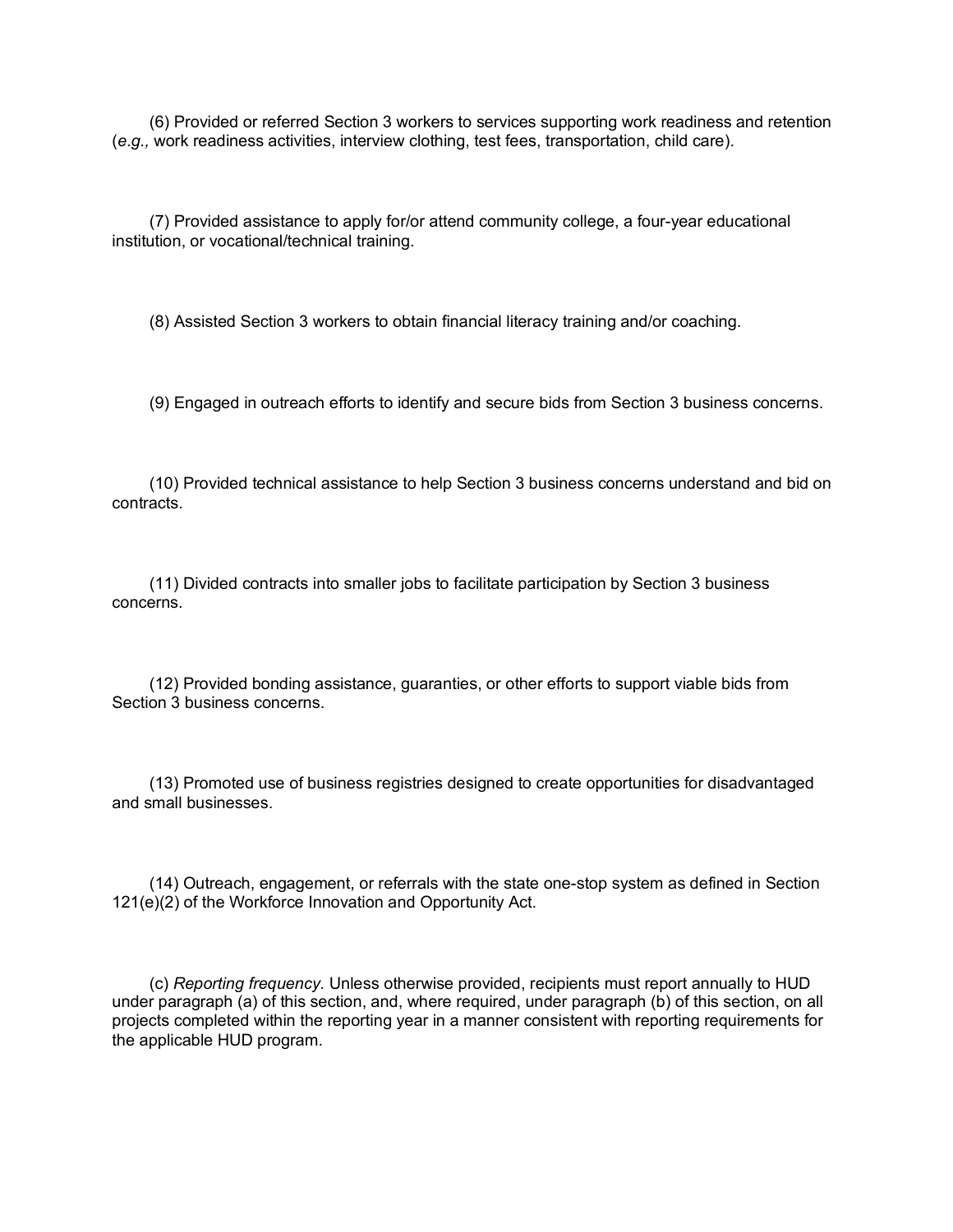#### **§75.27 Contract provisions.**

(a) Recipients must include language applying Section 3 requirements in any subrecipient agreement or contract for a Section 3 project.

(b) Recipients of Section 3 funding must require subrecipients, contractors, and subcontractors to meet the requirements of §75.19, regardless of whether Section 3 language is included in recipient or subrecipient agreements, program regulatory agreements, or contracts.

## **Subpart D—Provisions for Multiple Funding Sources, Recordkeeping, and Compliance**

#### **§75.29 Multiple funding sources.**

(a) If a housing rehabilitation, housing construction or other public construction project is subject to Section 3 pursuant to §75.3(a)(1) and (2), the recipient must follow subpart B of this part for the public housing financial assistance and may follow either subpart B or C of this part for the housing and community development financial assistance. For such a project, the following applies:

(1) For housing and community development financial assistance, a Targeted Section 3 worker is any worker who meets the definition of a Targeted Section 3 worker in either subpart B or C of this part; and

(2) The recipients of both sources of funding shall report on the housing rehabilitation, housing construction, or other public construction project as a whole and shall identify the multiple associated recipients. PHAs and other recipients must report the following information:

(i) The total number of labor hours worked on the project;

(ii) The total number of labor hours worked by Section 3 workers on the project; and

(iii) The total number of labor hours worked by Targeted Section 3 workers on the project.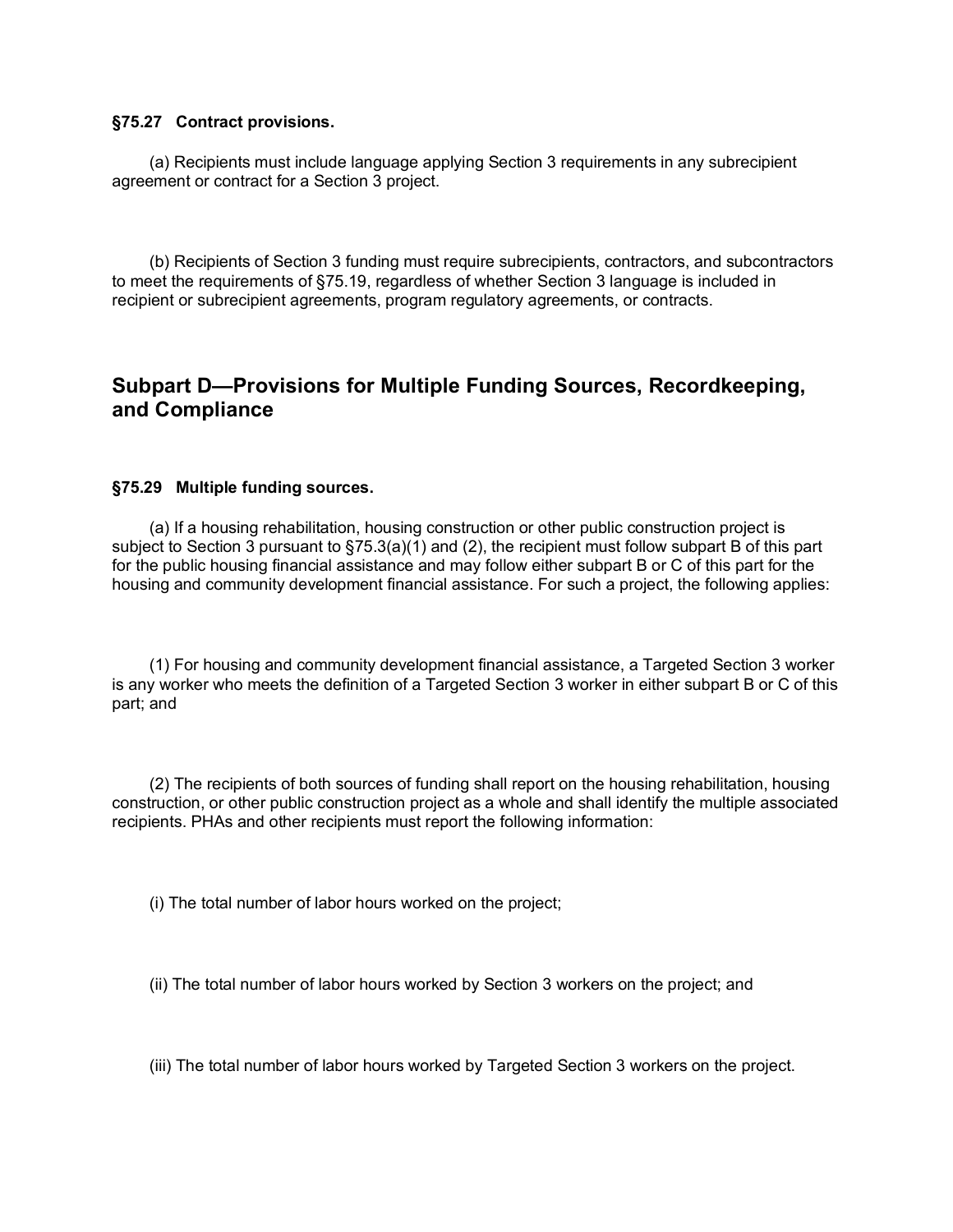(b) If a housing rehabilitation, housing construction, or other public construction project is subject to Section 3 because the project is assisted with funding from multiple sources of housing and community development assistance that exceed the thresholds in §75.3(a)(2), the recipient or recipients must follow subpart C of this part, and must report to the applicable HUD program office, as prescribed by HUD.

#### **§75.31 Recordkeeping.**

(a) HUD shall have access to all records, reports, and other documents or items of the recipient that are maintained to demonstrate compliance with the requirements of this part, or that are maintained in accordance with the regulations governing the specific HUD program by which the Section 3 project is governed, or the public housing financial assistance is provided or otherwise made available to the recipient, subrecipient, contractor, or subcontractor.

(b) Recipients must maintain documentation, or ensure that a subrecipient, contractor, or subcontractor that employs the worker maintains documentation, to ensure that workers meet the definition of a Section 3 worker or Targeted Section 3 worker, at the time of hire or the first reporting period, as follows:

(1) For a worker to qualify as a Section 3 worker, one of the following must be maintained:

(i) A worker's self-certification that their income is below the income limit from the prior calendar year;

(ii) A worker's self-certification of participation in a means-tested program such as public housing or Section 8-assisted housing;

(iii) Certification from a PHA, or the owner or property manager of project-based Section 8 assisted housing, or the administrator of tenant-based Section 8-assisted housing that the worker is a participant in one of their programs;

(iv) An employer's certification that the worker's income from that employer is below the income limit when based on an employer's calculation of what the worker's wage rate would translate to if annualized on a full-time basis; or

(v) An employer's certification that the worker is employed by a Section 3 business concern.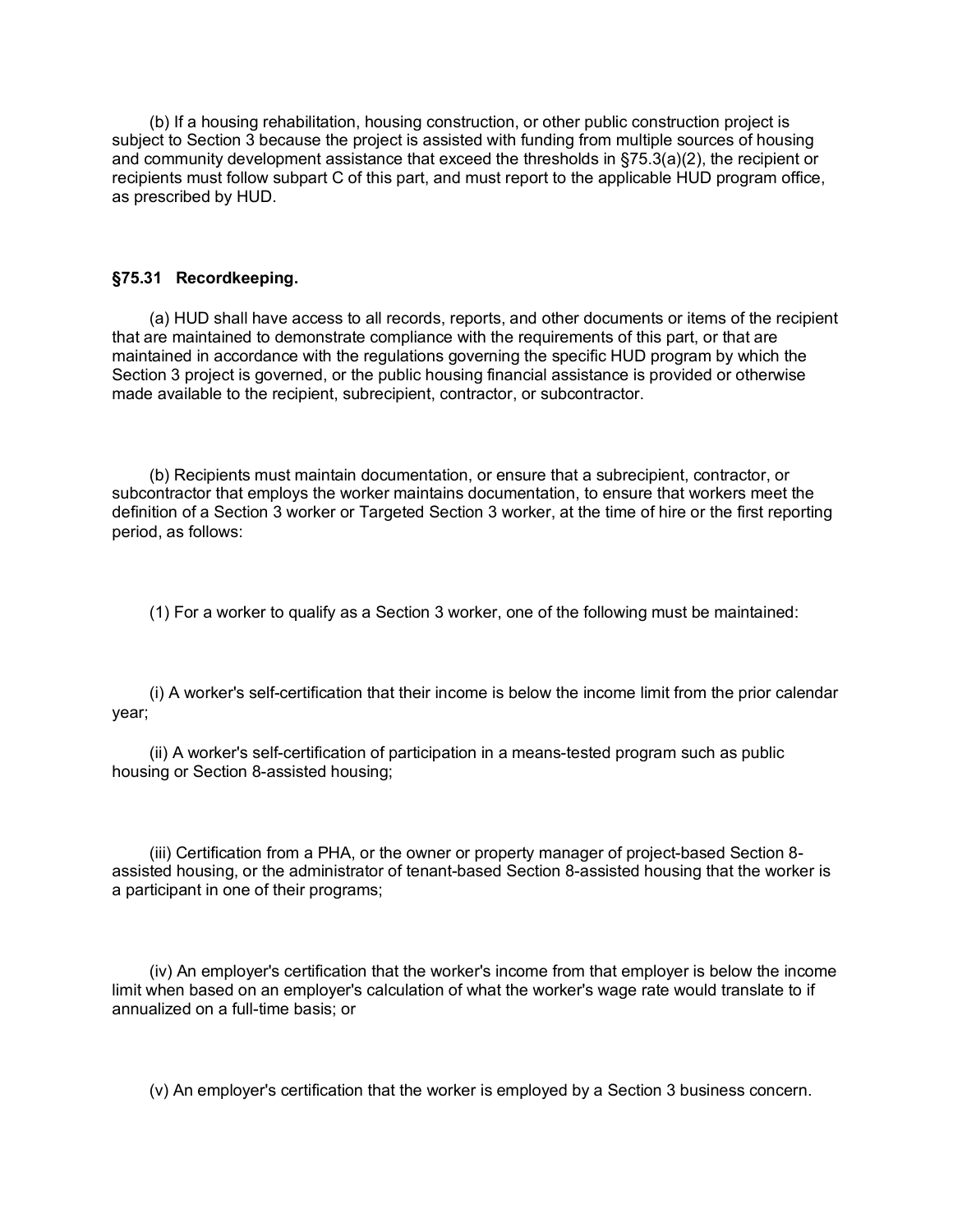(2) For a worker to qualify as a Targeted Section 3 worker, one of the following must be maintained:

(i) For a worker to qualify as a Targeted Section 3 worker under subpart B of this part:

(A) A worker's self-certification of participation in public housing or Section 8-assisted housing programs;

(B) Certification from a PHA, or the owner or property manager of project-based Section 8 assisted housing, or the administrator of tenant-based Section 8-assisted housing that the worker is a participant in one of their programs;

(C) An employer's certification that the worker is employed by a Section 3 business concern; or

(D) A worker's certification that the worker is a YouthBuild participant.

(ii) For a worker to qualify as a Targeted Section 3 worker under subpart C of this part:

(A) An employer's confirmation that a worker's residence is within one mile of the work site or, if fewer than 5,000 people live within one mile of a work site, within a circle centered on the work site that is sufficient to encompass a population of 5,000 people according to the most recent U.S. Census;

(B) An employer's certification that the worker is employed by a Section 3 business concern; or

(C) A worker's self-certification that the worker is a YouthBuild participant.